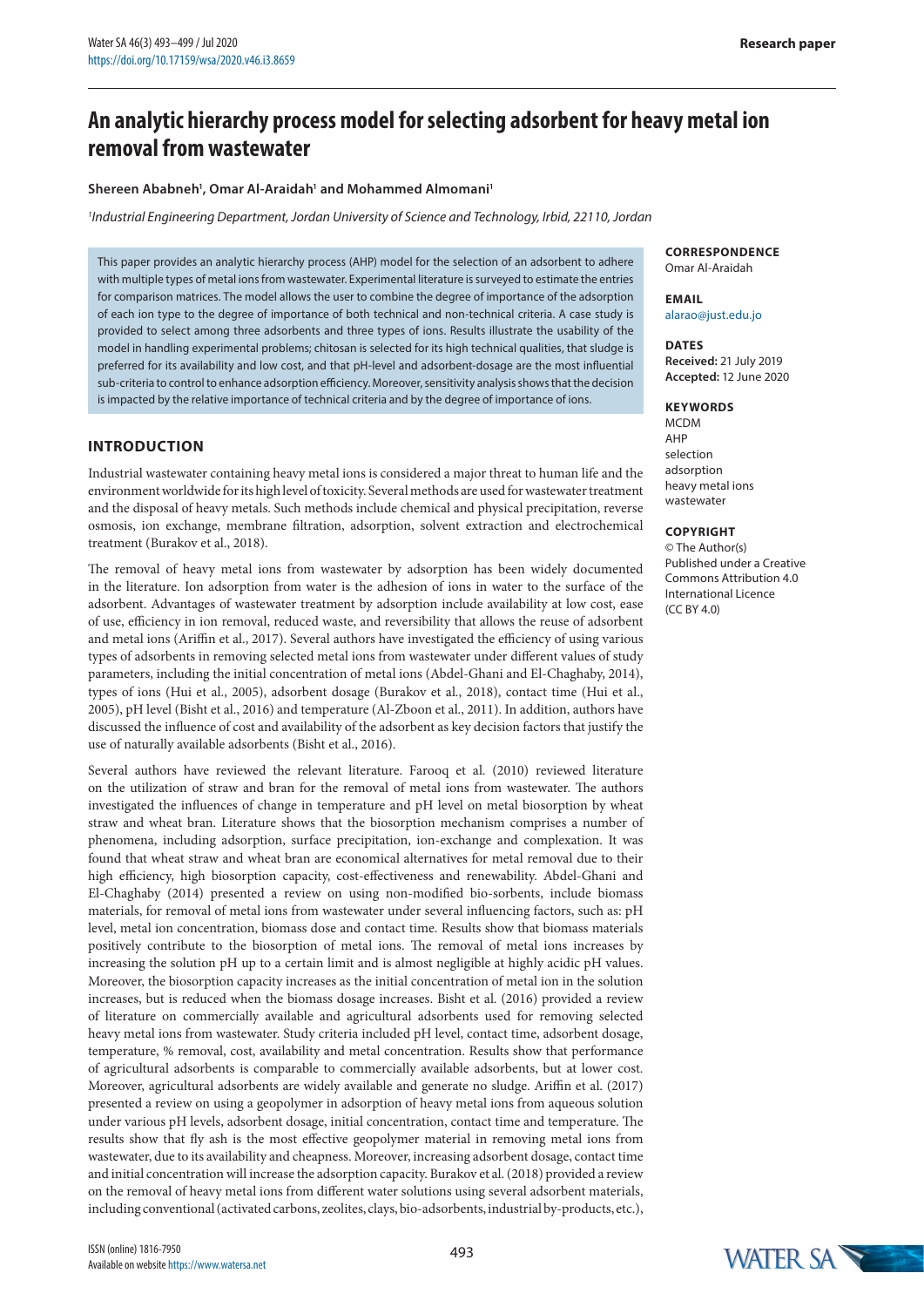and original and functionalized nanostructures (fullerenes, carbon nanotubes, graphene, graphene oxide), under several values for pH level, temperature, initial concentration, adsorbent dose and contact time. Results show that using nanostructured adsorbents increased maximum sorption capacity in a shorter time compared to the conventional materials. Other studies experimentally investigated the performance of adsorbents under the various study parameters. Studied adsorbents include raw kaolinite (Yavuz et al., 2003), zeolite 4A (Hui et al., 2005), geopolymers (Al-Zboon et al., 2011), peanut husk charcoal, fly ash and natural zeolite (Abdel Salam et al., 2011), biochar (Inyang et al., 2012) and microcrystalline bisphosphonate material (N10O) (Turhanen et al., 2015).

Selection among the various types of adsorbents is a multiplecriteria decision-making (MCDM) problem that can be solved using several tools, including analytic hierarchy process (AHP), fuzzy logic, technique for order of preference by similarity to ideal solution (TOPSIS), weighted sum model (WSM), and combinations of more than one method. Omasa et al. (2004) used AHP to select a chemical reactor for tissue engineering and regenerative medicine. Venkataramaiah et al. (2012) utilized an AHP model to choose the best material for a solar plate collector. To the best of our knowledge, no literature exists on utilizing any of these methods to select among adsorbents. This study provides a generic AHP-MCDM model for selecting adsorbent material for the removal of multiple heavy metal ions from wastewater based on technical and non-technical criteria.

# **METHODS**

## **Selection criteria**

Literature was consulted to identify criteria used to select the better adsorbent material for the removal of heavy metal ions from wastewater, and experts from academia were interviewed to recognize the degree of significance of decision criteria. Only significant criteria were used for pairwise comparisons. Table 1 summarizes criteria and sub-criteria utilized in this research.

For the purpose of this study, 'Type of metal ions' present in wastewater is not considered among the technical sub-criteria in the model to allow for evaluation of alternatives for various types of metal ions.

| Criteria (C)                  | Sub-criteria (CS)                                                                                          |
|-------------------------------|------------------------------------------------------------------------------------------------------------|
| $C_{1}$ :<br><b>Technical</b> | $CS_{11}$ : pH level<br>The initial acidity or basicity of wastewater                                      |
|                               | CS <sub>12</sub> : Concentration of heavy metal ions:<br>The amount of ion in a given volume of wastewater |
|                               | $CS_{13}$ : Contact time<br>The duration of adsorption measured in hours,<br>minutes and seconds           |
|                               | $CS_{14}$ : Temperature<br>The initial temperature of wastewater in °C or<br>°F, or K                      |
|                               | CS <sub>15</sub> : Adsorbent dosage<br>Amount of adsorbent added to wastewater                             |
|                               | Type of metal ions<br>The variety of metal ions presented in wastewater                                    |
| $C_{2}$ :<br>Non-technical    | $CS_{21}$ : Cost<br>The dollar expense of using a certain amount of<br>the adsorbent                       |
|                               | $CS_{22}$ : Availability<br>The ease of accessibility to the adsorbent                                     |

### **The AHP hierarchical structure**

Figure 1 illustrates the hierarchical structure of the proposed AHP model for selecting a better adsorbent material for removing ions of heavy metals from wastewater.

The pairwise comparisons are constructed for the various levels of the AHP hierarchy to obtain the relative importance of criteria, sub-criteria and alternatives with respect to each sub-criterion. In a comparison matrix, the intersection between a row and column represents the relative importance of the row criteria compared to the column criteria using a numeric based on the Saaty scale. To calculate the weights for the criteria in a comparison matrix, a normalized matrix is built by dividing each element in a column by the summation of all elements in that column. For each row, the summation of all elements in that row is computed resulting in a new column of summations. Then, each element in the new column of summations of rows is divided by the number of criteria. The principles for building the matrices and basic calculations can be found in Chang et al, (2007).

Using computed weights for sub-criteria,  $W_{CS11}$  to  $W_{CS15}$  and  $W_{CS21}$ and  $W_{\text{C522}}$ , and the scores of each adsorbent alternative *l* at each sub-criteria,  $S_1(CS_{11})$  to  $S_1(CS_{15})$  and  $S_1(CS_{21})$  and  $S_1(CS_{22})$ , the total score for alternative adsorbent *l* can be obtained as the sum in Eq. 1.

$$
S_l = \sum_{j=1}^{5} S_l (CS_{1j}) W_{CS1j} + \sum_{j=1}^{2} S_l (CS_{2j}) W_{CS2j}
$$
 (1)

The best alternative adsorbent is then the alternative with the highest final score *S*.

To account for the removal of multiple ions with different degrees of importance, the total scores of alternatives are manipulated such that both scores on technical and non-technical criteria are adjusted by the degree of importance of ion type, as in Eq. 2. Alternatively, the total scores of alternatives are manipulated such that only scores on technical criteria are adjusted by the relative importance of ion type as in Eq. 3.

$$
S_{l} = \sum_{\text{Ion}=1}^{I} \left( S_{l \text{ Tech}} + S_{l \text{ Non-Tech}} \right)_{\text{Ion}} W_{\text{Ion}}
$$
 (2)

$$
S_{l} = \sum_{\text{lon}=1}^{I} \left( S_{l \text{ Tech}} \right)_{\text{Ion}} W_{\text{lon}} + \left( S_{l \text{ Non-Techn}} \right)_{\text{Ion}} \tag{3}
$$

## **CASE STUDY**

The case study handles the removal of three heavy metal ions, namely, lead (Pb), copper (Cu) and nickel (Ni), from wastewater originating from industrial activities that release toxic ions, disposal of products containing them such as batteries and paints, and from natural sources such as volcanoes and hot springs. Many researchers have investigated the use of several adsorbents to remove lead, copper and nickel ions from wastewater efficiently. Adsorbents include natural adsorbents such as wheat bran, sludge, rice husk and fruits peels, by-product adsorbents such as fly ash and sawdust, and synthesized adsorbents like activated carbon and graphene (Kaur and Sharma, 2017). For the purposes of this research, chitosan, fly ash and sludge adsorbent materials were considered. A complete review of the literature was done and the performance of each of the selected adsorbents for the removal of lead, copper and nickel under different values of the study parameters was summarised. Inputs were then aggregated and a customized Excel AHP model was constructed to obtain the results and perform a sensitivity analysis.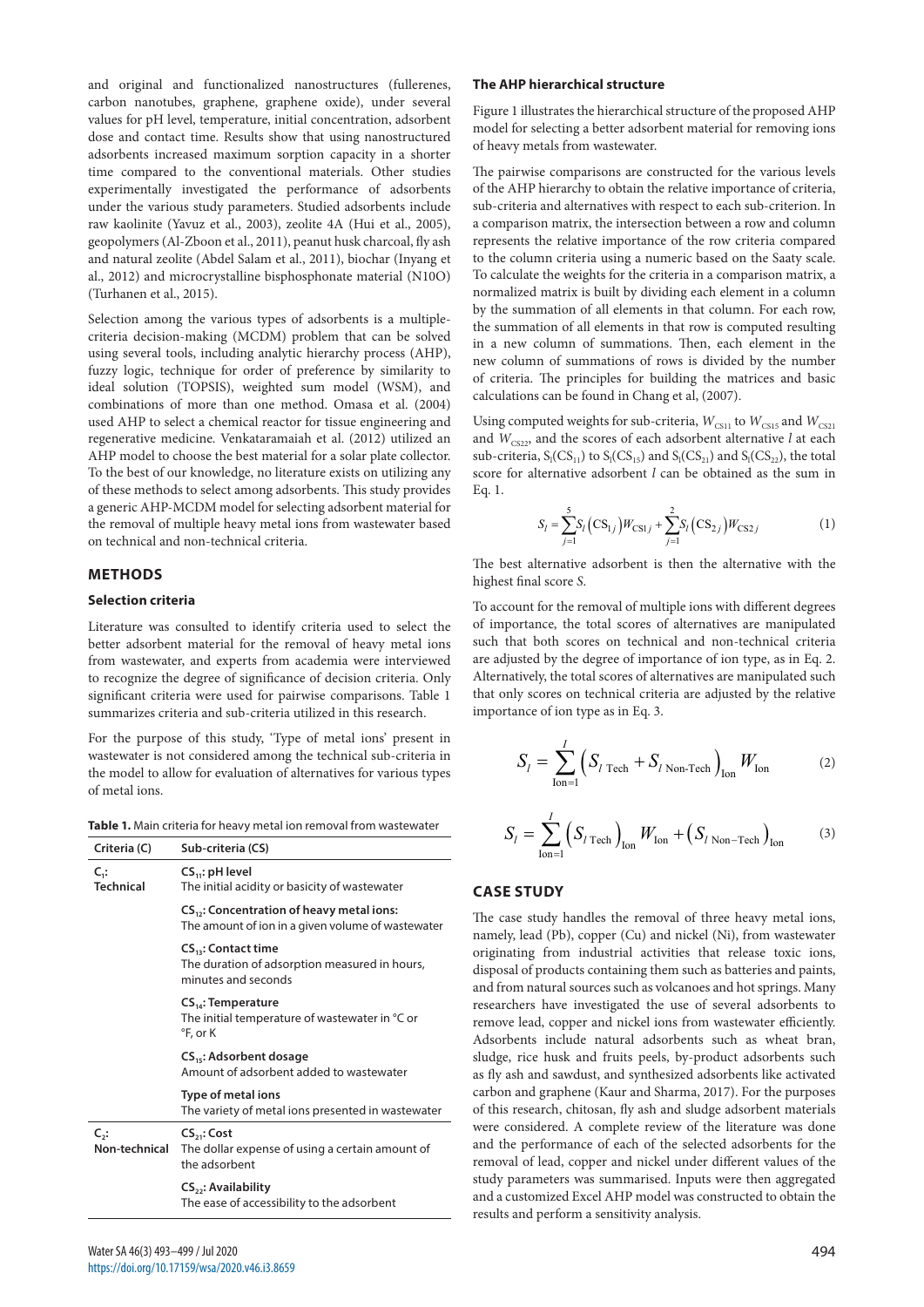| Main goal | Metal<br>х. | Criteria (C) | Sub-criteria<br>$\sim$ | Alternatives |
|-----------|-------------|--------------|------------------------|--------------|
|           |             |              |                        |              |
|           |             |              |                        |              |
|           |             |              |                        |              |
|           |             |              |                        |              |
|           |             |              |                        |              |
|           |             |              |                        |              |
|           |             |              |                        |              |
|           |             |              |                        |              |
|           |             |              |                        |              |
|           |             |              |                        |              |
|           |             |              |                        |              |
|           |             |              |                        |              |
|           |             |              |                        |              |
|           |             |              |                        |              |
|           |             |              |                        |              |
|           |             |              |                        |              |

**Figure 1.** Hierarchical structure to select the adsorbent material for the removal of heavy metal ions from wastewater

#### **Estimating entries for technical matrices**

Experts can be consulted to estimate entries for the pairwise comparison matrices. The relative importance of a sub-criteria 'a' with respect to another sub-criteria 'b' represents the increase in percentage of adsorption uptake if sub-criteria 'a' is optimized compared to if sub-criteria 'b' is optimized. Alternatively, the relative importance between pairs of sub-criteria can be determined based on published experimental literature on the performance of each adsorbent in removing specific heavy metal ions. For example, Kaur and Sharma (2017) reviewed and summarized experimental results of ion removal using various adsorbents at different levels of pH, ion concentration, temperature, contact time, ion type and adsorbent dosage. Listed improvements can then be used as a basis for estimating the relative importance in pairwise comparison matrices based on the Saaty scale. The following example illustrates the estimation of relative importance between pH level and temperature. Increasing the pH level from 3 to 4 increases uptake efficiency by 50%. On the other hand, increasing temperature from 35°C to 45°C increases uptake efficiency by 3%. Therefore, a Saaty numeric of 9 can be safely assigned to show the relative superiority of pH compared to temperature.

In this study, the literature was surveyed to estimate entries that were later used to fill the pairwise comparison matrices of technical sub-criteria and the performance of adsorbent alternatives over technical sub-criteria. Related entries were estimated by comparing the values of percentage uptake for the different adsorbents and ions in the experimental literature. On the other hand, logic was used to estimate other entries for degree of importance of ions, importance of technical criteria relative to non-technical criteria, relative importance of non-technical subcriteria and relative performance of adsorbent alternatives over non-technical sub-criteria. Sensitivity analysis over the full range

of the Saaty scale was then utilized to test changes in decisions based on logical entries.

The varying percentages of uptake of an ion reported in the literature suggest that an estimate for an entry will not be optimal for all the types of adsorbents. Hence, pairwise comparison matrices of technical criteria are constructed for each ion type such that several experimental entries are averaged and the closest Saaty numeric is recorded to obtain the closest estimate for each entry, such that matrix consistency condition is preserved. This results in a comparison matrix in which percentage uptake as a result of varying values of a sub-criterion is independent of other sub-criteria and independent of the type of adsorbent. It is worth mentioning here that for each sub-criterion, the percentage uptake over the range from minimum to optimal level of the sub-criterion is considered. For example, studies investigated the impact of pH level ranging from acid to neutral (water); pH level was considered because moving to pH levels that are basic negatively impacts the percentage uptake. Figure 2 shows a summary of all estimates entered into Excel for the AHP computations. Ion 1, Ion 2 and Ion 3 represent lead, copper and nickel, respectively. Alt1, Alt2 and Alt3 are chitosan, fly ash and sludge, respectively. For example, literature suggests that the pH level of wastewater is absolutely more important in removing lead ions than the initial concentration, and hence a numeric of 9 is assigned to that entry. Studies have shown a high impact from normalizing the acidity of wastewater (increasing pH level from 2 to 6) in improvement of the efficiency of the adsorption process, while increasing the concentration of lead ions in wastewater has a negative effect on the efficiency of the adsorption process. Similarly, studies have reported that fly ash (Alt2) and sludge (Alt3) perform similarly in the removal of lead ions (Ion 1) as the pH level (SC11) changes while chitosan (Alt1) performs better than both of them as pH level changes.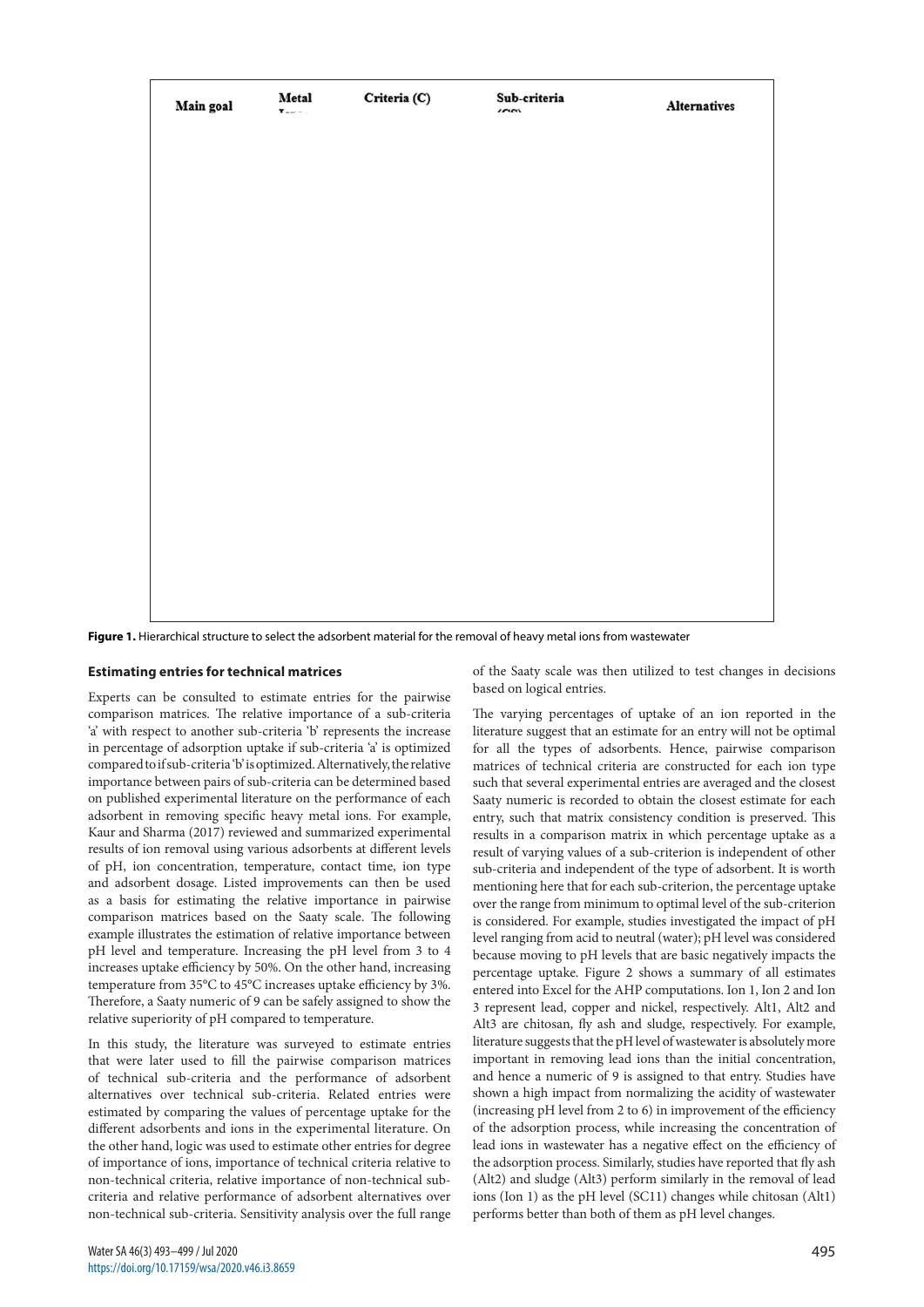|                   |                  |                | <b>Relative Importance of lons</b> |                     |                  | <b>Main Criteria</b> |                |                  |                               |                  | <b>Non Technical criteria</b> | <b>Alternatives for Non Technical Criteria</b> |              |                  |                |  |                  |              |                  |                |
|-------------------|------------------|----------------|------------------------------------|---------------------|------------------|----------------------|----------------|------------------|-------------------------------|------------------|-------------------------------|------------------------------------------------|--------------|------------------|----------------|--|------------------|--------------|------------------|----------------|
|                   |                  |                | $\ln 1$ $\ln 2$ $\ln 3$            |                     |                  | C1                   | C <sub>2</sub> |                  |                               | $CS_{21}$        | $CS_{22}$                     |                                                | $CS21$ Alt1  | Alt <sub>2</sub> | Alt3           |  |                  | $CS22$ Alt1  | Alt <sub>2</sub> | Alt3           |
| Ion 1             | 1                | 0.2            | 0.333                              |                     | C1               | $\mathbf{1}$         | $\mathbf{3}$   |                  | $CS_{21}$                     | 1                | 5                             | Alt1                                           | $1\,$        | 0.2              | 0.111          |  | Alt1             | $\mathbf{1}$ | 0.333            | 0.111          |
| Ion 2             | 5                | $\mathbf{1}$   | $\overline{3}$                     |                     | C <sub>2</sub>   | 0.333                | $\mathbf{1}$   |                  | $CS_{22}$                     | 0.2              | 1                             | Alt2                                           | 5            | 1                | 0.333          |  | Alt <sub>2</sub> | 3            | 1                | 0.333          |
| lon <sub>3</sub>  | 3                | 0.333          | $\mathbf{1}$                       |                     |                  | CR                   | 0.000          |                  |                               | CR               | 0.000                         | Alt3                                           | 9            | 3                | $\mathbf{1}$   |  | Alt3             | 9            | 3                | $\mathbf{1}$   |
|                   |                  | CR             | 0.048                              |                     |                  |                      |                |                  |                               |                  |                               |                                                |              | CR               | 0.039          |  |                  |              | CR               | 0.000          |
|                   |                  |                | Technical criteria for Ion 1       |                     |                  |                      |                |                  | <b>Alternatives for lon 1</b> |                  |                               |                                                |              |                  |                |  |                  |              |                  |                |
| Ion $1 \nC5_{11}$ |                  | $CS_{12}$      | CS <sub>13</sub>                   | CS <sub>14</sub>    | CS <sub>15</sub> |                      |                |                  | $CS11$ Alt1                   | Alt <sub>2</sub> | Alt3                          | CS12                                           | Alt1         | Alt2             | Alt3           |  | CS13             | Alt1         | Alt2             | Alt3           |
| CS <sub>11</sub>  | 1                | 9              | 3                                  | 3                   | $\mathbf{1}$     |                      |                | Alt1             | $\mathbf{1}$                  | 5                | $\overline{3}$                | Alt1                                           | $\mathbf{1}$ | $\mathbf{1}$     | $\mathbf{1}$   |  | Alt1             | $\mathbf{1}$ | 0.333            | 5              |
| $CS_{12}$         | 0.111            | $\mathbf{1}$   | $0.143$ 0.143                      |                     | 0.111            |                      |                | Alt2             | 0.2                           | $\mathbf{1}$     | $\mathbf 1$                   | Alt <sub>2</sub>                               | 1            | 1                | $\mathbf{1}$   |  | Alt <sub>2</sub> | 3            | 1                | $\overline{7}$ |
| CS <sub>13</sub>  | 0.333            | $\overline{7}$ | $\mathbf{1}$                       | $\overline{3}$      | 0.333            |                      |                |                  | Alt3 0.333                    | $\mathbf{1}$     | $\mathbf 1$                   | Alt3                                           | $\mathbf{1}$ | $\mathbf{1}$     | $\mathbf{1}$   |  | Alt3             | 0.2          | 0.143            | $\mathbf{1}$   |
| CS <sub>14</sub>  | 0.333            | $\overline{7}$ | 0.333                              | 1                   | 0.2              |                      |                |                  |                               | <b>CR</b>        | 0.037                         |                                                |              | <b>CR</b>        | 0.000          |  |                  |              | <b>CR</b>        | 0.083          |
| CS <sub>15</sub>  | $\mathbf{1}$     | 9              | 3                                  | 5                   | $\mathbf{1}$     |                      |                | <b>CS14</b>      | Alt1                          | Alt <sub>2</sub> | Alt3                          | <b>CS15</b>                                    | Alt1         | Alt <sub>2</sub> | Alt3           |  |                  |              |                  |                |
|                   |                  |                |                                    | CR.                 | 0.086            |                      |                | Alt1             | $\mathbf{1}$                  | $\overline{7}$   | 9                             | Alt1                                           | $\mathbf{1}$ | $\overline{7}$   | $7^{\circ}$    |  |                  |              |                  |                |
|                   |                  |                |                                    |                     |                  |                      |                |                  | Alt2 0.143                    | 1                | $\mathbf{1}$                  |                                                | Alt2 0.143   | 1                | $\mathbf{1}$   |  |                  |              |                  |                |
|                   |                  |                |                                    |                     |                  |                      |                |                  | Alt3 0.111                    | $\mathbf{1}$     | $\mathbf{1}$                  |                                                | Alt3 0.143   | $\mathbf{1}$     | $\mathbf{1}$   |  |                  |              |                  |                |
|                   |                  |                |                                    |                     |                  |                      |                |                  |                               | CR               | 0.012                         |                                                |              | CR               | 0.000          |  |                  |              |                  |                |
|                   |                  |                | Technical criteria for Ion 2       |                     |                  |                      |                |                  | <b>Alternatives for lon 2</b> |                  |                               |                                                |              |                  |                |  |                  |              |                  |                |
|                   | Ion $2 CS_{11} $ | $CS_{12}$      |                                    | $CS_{13}$ $CS_{14}$ | CS <sub>15</sub> |                      |                |                  | $CS11$ Alt1                   | Alt <sub>2</sub> | Alt3                          |                                                | $CS12$ Alt1  | Alt2             | Alt3           |  |                  | $CS13$ Alt1  | Alt2             | Alt3           |
| CS <sub>11</sub>  | 1                | 9              | $\mathbf{1}$                       | 5                   | $\overline{3}$   |                      |                | Alt1             | $\mathbf 1$                   | 9                | 5                             | Alt1                                           | $1\,$        | 0.2              | 0.333          |  | Alt1             | $\mathbf 1$  | 3                | 0.333          |
| $CS_{12}$         | 0.111            | $\mathbf 1$    | 0.111                              | 0.111               | 0.143            |                      |                |                  | Alt2 0.111                    | 1                | 0.33                          | Alt <sub>2</sub>                               | 5            | 1                | $\overline{3}$ |  | Alt2             | 0.333        | $\mathbf{1}$     | 0.2            |
| CS <sub>13</sub>  | $\mathbf{1}$     | 9              | $\mathbf{1}$                       | $\overline{3}$      | $\mathbf{1}$     |                      |                | Alt3             | 0.2                           | 3                | $\mathbf{1}$                  | Alt3                                           | 3            | 0.333            | $\mathbf{1}$   |  | Alt3             | 3            | 5                | $\mathbf{1}$   |
| CS <sub>14</sub>  | 0.2              | 9              | 0.333                              | 1                   | 0.333            |                      |                |                  |                               | <b>CR</b>        | 0.045                         |                                                |              | <b>CR</b>        | 0.048          |  |                  |              | <b>CR</b>        | 0.048          |
|                   | $CS_{15}$ 0.333  | $\overline{7}$ | 1                                  | 3                   | $\mathbf{1}$     |                      |                | <b>CS14</b>      | Alt1                          | Alt <sub>2</sub> | Alt3                          | <b>CS15</b>                                    | Alt1         | Alt <sub>2</sub> | Alt3           |  |                  |              |                  |                |
|                   |                  |                |                                    | CR.                 | 0.097            |                      |                | Alt1             | $\mathbf{1}$                  | 9                | 9                             | Alt1                                           | $\mathbf{1}$ | 9                | 5              |  |                  |              |                  |                |
|                   |                  |                |                                    |                     |                  |                      |                |                  | Alt2 0.111                    | 1                | $\mathbf{1}$                  |                                                | Alt2 0.111   | $\mathbf{1}$     | 0.333          |  |                  |              |                  |                |
|                   |                  |                |                                    |                     |                  |                      |                |                  | Alt3 0.111                    | 1                | $\mathbf{1}$                  | Alt3                                           | 0.2          | 3                | 1              |  |                  |              |                  |                |
|                   |                  |                |                                    |                     |                  |                      |                |                  |                               | <b>CR</b>        | 0.000                         |                                                |              | <b>CR</b>        | 0.045          |  |                  |              |                  |                |
|                   |                  |                | Technical criteria for Ion 3       |                     |                  |                      |                |                  | <b>Alternatives for Ion 3</b> |                  |                               |                                                |              |                  |                |  |                  |              |                  |                |
| Ion 3 $CS_{11}$   |                  | $CS_{12}$      | CS <sub>13</sub>                   | CS <sub>14</sub>    | CS <sub>15</sub> |                      |                |                  | $CS11$ Alt1                   | Alt <sub>2</sub> | Alt3                          |                                                | $CS12$ Alt1  | Alt2             | Alt3           |  | <b>CS13</b>      | Alt1         | Alt <sub>2</sub> | Alt3           |
| CS <sub>11</sub>  | 1                | 9              | 5                                  | $\mathbf{q}$        | $\mathbf{1}$     |                      |                | Alt1             | $\mathbf{1}$                  | 3                | 3                             | Alt1                                           | $\mathbf{1}$ | 5                | 0.333          |  | Alt1             | $\mathbf{1}$ | $\mathbf 1$      | 0.2            |
| $CS_{12}$         | 0.111            | $\mathbf{1}$   |                                    | 0.333   0.333       | 0.111            |                      |                |                  | Alt2 0.333                    | $\mathbf{1}$     | $\mathbf 1$                   | Alt <sub>2</sub>                               | 0.2          | $\mathbf{1}$     | 0.143          |  | Alt <sub>2</sub> | $1\,$        | $\mathbf{1}$     | 0.143          |
| CS <sub>13</sub>  | 0.2              | 3              | $\mathbf 1$                        | 5                   | 0.2              |                      |                |                  | Alt3 0.333                    | $\mathbf{1}$     | $\mathbf 1$                   | Alt3                                           | 3            | $\overline{7}$   | $\mathbf{1}$   |  | Alt3             | 5            | $\overline{7}$   | $\mathbf{1}$   |
| CS <sub>14</sub>  | 0.111            | 3              | 0.2                                | $\mathbf{1}$        | 0.111            |                      |                |                  |                               | <b>CR</b>        | 0.064                         |                                                |              | <b>CR</b>        | 0.083          |  |                  |              | <b>CR</b>        | 0.019          |
| $CS_{15}$         | 1                | 9              | 5                                  | 9                   | $\mathbf{1}$     |                      |                | <b>CS14</b>      | Alt1                          | Alt2             | Alt3                          | <b>CS15</b>                                    | Alt1         | Alt2             | Alt3           |  |                  |              |                  |                |
|                   |                  |                |                                    | <b>CR</b>           | 0.099            |                      |                | Alt1             | $\mathbf{1}$                  | 5                | $\overline{7}$                | Alt1                                           | 1            | 0.333            | 5              |  |                  |              |                  |                |
|                   |                  |                |                                    |                     |                  |                      |                | Alt <sub>2</sub> | 0.2                           | $\mathbf{1}$     | $\mathbf{1}$                  | Alt <sub>2</sub>                               | 3            | $\mathbf{1}$     | 9              |  |                  |              |                  |                |
|                   |                  |                |                                    |                     |                  |                      |                | Alt3             | 0.143                         | 1                | 1                             | Alt3                                           | 0.2          | 0.111            | 1              |  |                  |              |                  |                |
|                   |                  |                |                                    |                     |                  |                      |                |                  |                               | <b>CR</b>        | 0.019                         |                                                |              | <b>CR</b>        | 0.039          |  |                  |              |                  |                |

**Figure 2.** Summary of all estimates as entered into Excel for AHP computations

**Table 2.** Summary of results for adsorbent selection for wastewater contaminated with one type of ion

|                  | Synthesis weights (SW) |           |           |           |           |           |           |       | Score (tech) |       |       | Score (non-tech) |       | <b>Total score</b> |       |       |
|------------------|------------------------|-----------|-----------|-----------|-----------|-----------|-----------|-------|--------------|-------|-------|------------------|-------|--------------------|-------|-------|
|                  | $CS_{11}$              | $CS_{12}$ | $CS_{13}$ | $CS_{14}$ | $CS_{15}$ | $CS_{21}$ | $CS_{22}$ | Alt1  | Alt2         | Alt3  | Alt1  | Alt2             | Alt3  | Alt1               | Alt2  | Alt3  |
| lon 1            | 0.249                  | 0.021     | 0.126     | 0.080     | 0.279     | 0.208     | 0.042     | 0.483 | 0.166        | 0.101 | 0.016 | 0.065            | 0.116 | 0.499              | 0.232 | 0.269 |
| $\ln 2$          | 0.283                  | 0.021     | 0.203     | 0.086     | 0.157     | 0.208     | 0.042     | 0.455 | 0.074        | 0.221 | 0.016 | 0.065            | 0.116 | 0.471              | 0.139 | 0.390 |
| lon <sub>3</sub> | 0.298                  | 0.026     | 0.087     | 0.041     | 0.298     | 0.208     | 0.042     | 0.308 | 0.277        | 0.165 | 0.016 | 0.065            | 0.116 | 0.325              | 0.342 | 0.333 |

**Table 3.** Sample results for impact of criteria adjustment method on the selection of adsorbent for wastewater contaminated with all three types of ions

|                  | Degree of          | Alt              |       | Method 1         |       |       | Method 2 |                  |                  |              |  |  |  |
|------------------|--------------------|------------------|-------|------------------|-------|-------|----------|------------------|------------------|--------------|--|--|--|
|                  | importance of ions |                  | lon 1 | lon <sub>2</sub> | lon 3 | Total | lon 1    | lon <sub>2</sub> | lon <sub>3</sub> | <b>Total</b> |  |  |  |
| lon 1            | 0.106              | Alt1             | 0.053 | 0.298            | 0.085 | 0.436 | 0.068    | 0.304            | 0.097            | 0.313        |  |  |  |
| lon <sub>2</sub> | 0.633              | Alt <sub>2</sub> | 0.025 | 0.088            | 0.089 | 0.202 | 0.083    | 0.112            | 0.137            | 0.222        |  |  |  |
| lon 3            | 0.260              | Alt <sub>3</sub> | 0.029 | 0.247            | 0.087 | 0.362 | 0.179    | 0.308            | 0.211            | 0.466        |  |  |  |

#### **Results and sensitivity analysis**

Tables 2 and 3 summarize the results obtained from Excel for AHP initial computations. Table 2 shows the results for wastewater contaminated with one type of ion. Results show that adsorbent dosage  $(CS<sub>15</sub>)$  is the most important sub-criterion (0.274) to control to enhance the removal of lead ions from wastewater, and chitosan (Alt 1) is the best adsorbent for the removal of lead ions from wastewater, based on estimated entries with a total score of 0.499. Moreover, if wastewater is contaminated with copper ions only, pH level  $(CS_{11})$  is the most important sub-criterion, and chitosan (Alt1) is the best adsorbent for the removal of copper ions from wastewater. Furthermore, if wastewater is contaminated with nickel ions only, pH level  $(CS_{11})$  and adsorbent dosage  $(CS_{15})$ 

are the most important sub-criteria, and fly ash (Alt2) is the best adsorbent for the removal of nickel ions from wastewater based on estimated entries with a total score of 0.342. Table 3 summarizes the results for wastewater contaminated with all three types of ions, with importance degrees of removal of ions of 0.106, 0.633 and 0.260 for Pb, Cu and Ni, respectively. Results show that if both technical and non-technical criteria are adjusted by the relative importance of ions (Method 1), chitosan (Alt1) scored highest (0.436), making it the best adsorbent to remove the three ions based on estimated entries. On the other hand, if only technical criteria are adjusted by the relative importance of ions (Method 2), sludge (Alt3) is selected, with a score of 0.466, as the best alternative, since it is the most readily available and cheapest adsorbent.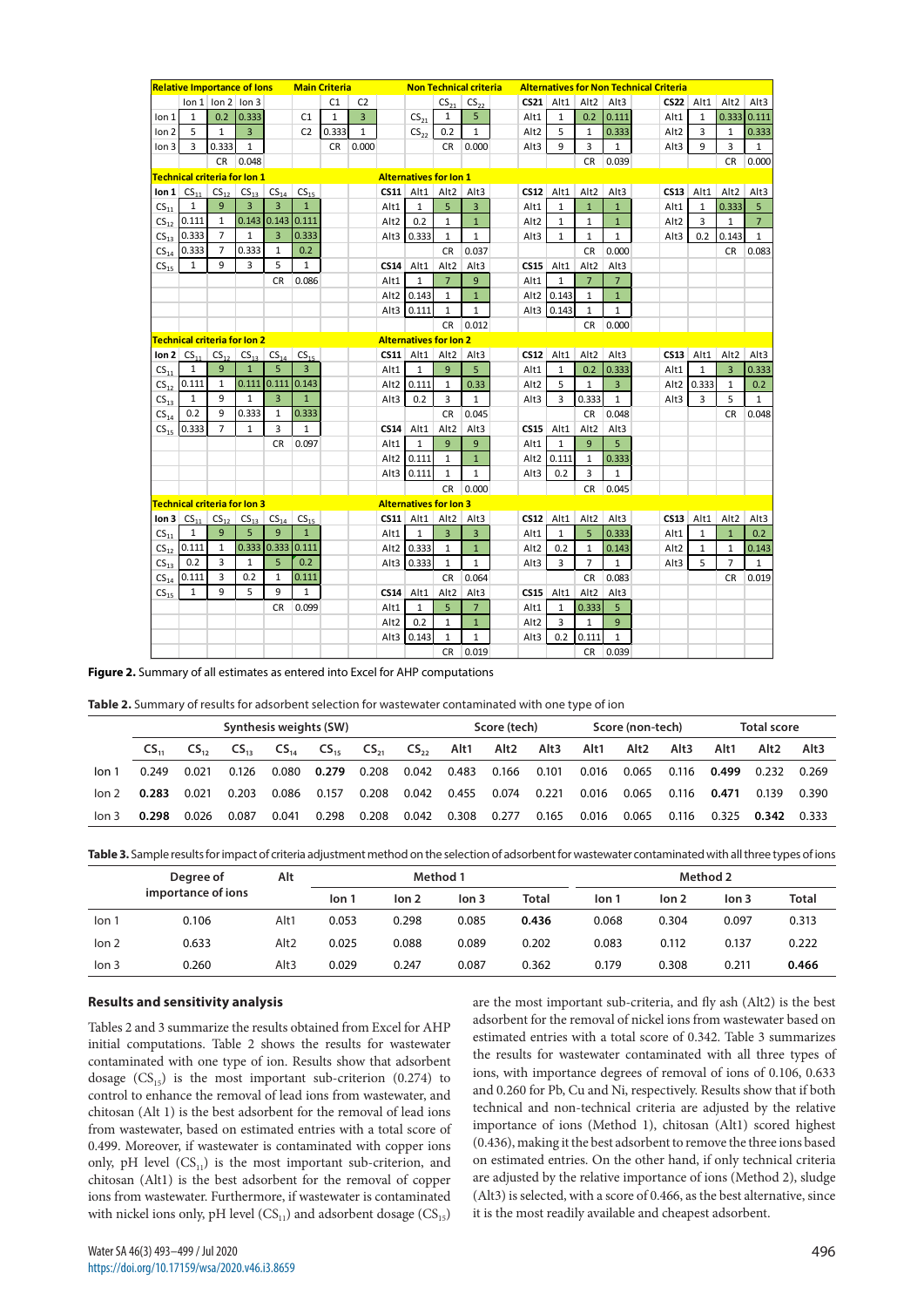| <b>Table 4.</b> Summary of results for various inputs of relative importance of technical versus non-technical criteria and that of ions |  |
|------------------------------------------------------------------------------------------------------------------------------------------|--|
|------------------------------------------------------------------------------------------------------------------------------------------|--|

| Input                    | Output           |          |                  |       |       |                                      |                  |                  |                  |       |                  |                  |                  |                 |                  |          |       |       |
|--------------------------|------------------|----------|------------------|-------|-------|--------------------------------------|------------------|------------------|------------------|-------|------------------|------------------|------------------|-----------------|------------------|----------|-------|-------|
| Degree of importance of: |                  |          |                  |       | lon 1 | lon <sub>2</sub><br>lon <sub>3</sub> |                  |                  |                  |       |                  |                  |                  | <b>All ions</b> |                  |          |       |       |
| <b>Techical to</b>       | lon 1 to         | lon 1 to | lon 2 to         |       |       |                                      |                  |                  |                  |       |                  |                  |                  | Method 1        |                  | Method 2 |       |       |
| non-technical            | lon <sub>2</sub> | lon 3    | lon <sub>3</sub> | Alt 1 | Alt 2 | Alt <sub>3</sub>                     | Alt <sub>1</sub> | Alt <sub>2</sub> | Alt <sub>3</sub> | Alt 1 | Alt <sub>2</sub> | Alt <sub>3</sub> | Alt <sub>1</sub> | Alt 2           | Alt <sub>3</sub> | Alt 1    | Alt 2 | Alt 3 |
| 1.000                    | 0.200            | 0.333    | 3.000            | 0.355 | 0.241 | 0.404                                | 0.336            | 0.180            | 0.484            | 0.238 | 0.315            | 0.446            | 0.313            | 0.222           | 0.466            | 0.189    | 0.242 | 0.569 |
| 1.000                    | 5.000            | 3.000    | 1.000            | 0.355 | 0.241 | 0.404                                | 0.336            | 0.180            | 0.484            | 0.238 | 0.315            | 0.446            | 0.330            | 0.246           | 0.424            | 0.198    | 0.253 | 0.549 |
| 1.000                    | 0.200            | 1.000    | 5.000            | 0.355 | 0.241 | 0.404                                | 0.336            | 0.180            | 0.484            | 0.238 | 0.315            | 0.446            | 0.325            | 0.208           | 0.467            | 0.195    | 0.235 | 0.570 |
| 1.000                    | 1.000            | 0.200    | 0.333            | 0.355 | 0.241 | 0.404                                | 0.336            | 0.180            | 0.484            | 0.238 | 0.315            | 0.446            | 0.275            | 0.278           | 0.447            | 0.170    | 0.270 | 0.560 |
| 1.000                    | 9.000            | 9.000    | 1.000            | 0.355 | 0.241 | 0.404                                | 0.336            | 0.180            | 0.484            | 0.238 | 0.315            | 0.446            | 0.342            | 0.243           | 0.415            | 0.204    | 0.252 | 0.544 |
| 1.000                    | 0.111            | 1.000    | 9.000            | 0.355 | 0.241 | 0.404                                | 0.336            | 0.180            | 0.484            | 0.238 | 0.315            | 0.446            | 0.329            | 0.198           | 0.473            | 0.197    | 0.230 | 0.573 |
| 1.000                    | 1.000            | 0.111    | 0.111            | 0.355 | 0.241 | 0.404                                | 0.336            | 0.180            | 0.484            | 0.238 | 0.315            | 0.446            | 0.258            | 0.296           | 0.446            | 0.162    | 0.279 | 0.559 |
| 3.000                    | 0.200            | 0.333    | 3.000            | 0.499 | 0.232 | 0.269                                | 0.471            | 0.139            | 0.390            | 0.325 | 0.342            | 0.333            | 0.436            | 0.202           | 0.362            | 0.313    | 0.222 | 0.466 |
| 3.000                    | 5.000            | 3.000    | 1.000            | 0.499 | 0.232 | 0.269                                | 0.471            | 0.139            | 0.390            | 0.325 | 0.342            | 0.333            | 0.462            | 0.238           | 0.300            | 0.330    | 0.246 | 0.424 |
| 3.000                    | 0.200            | 1.000    | 5.000            | 0.499 | 0.232 | 0.269                                | 0.471            | 0.139            | 0.390            | 0.325 | 0.342            | 0.333            | 0.454            | 0.181           | 0.364            | 0.325    | 0.208 | 0.467 |
| 3.000                    | 1.000            | 0.200    | 0.333            | 0.499 | 0.232 | 0.269                                | 0.471            | 0.139            | 0.390            | 0.325 | 0.342 0.333      |                  | 0.379            | 0.287           | 0.334            | 0.275    | 0.278 | 0.447 |
| 3.000                    | 9.000            | 9.000    | 1.000            | 0.499 | 0.232 | 0.269                                | 0.471            | 0.139            | 0.390            | 0.325 | 0.342            | 0.333            | 0.481            | 0.233           | 0.286            | 0.342    | 0.243 | 0.415 |
| 3.000                    | 0.111            | 1.000    | 9.000            | 0.499 | 0.232 | 0.269                                | 0.471            | 0.139            | 0.390            | 0.325 | 0.342            | 0.333            | 0.460            | 0.166           | 0.374            | 0.329    | 0.198 | 0.473 |
| 3.000                    | 1.000            | 0.111    | 0.111            | 0.499 | 0.232 | 0.269                                | 0.471            | 0.139            | 0.390            | 0.325 | 0.342            | 0.333            | 0.354            | 0.314           | 0.332            | 0.258    | 0.296 | 0.446 |
| 5.000                    | 0.200            | 0.333    | 3.000            | 0.547 | 0.228 | 0.224                                | 0.516            | 0.126            | 0.358            | 0.353 | 0.351            | 0.295            | 0.477            | 0.195           | 0.328            | 0.374    | 0.212 | 0.414 |
| 5.000                    | 5.000            | 3.000    | 1.000            | 0.547 | 0.228 | 0.224                                | 0.516            | 0.126            | 0.358            | 0.353 | 0.351            | 0.295            | 0.506            | 0.235           | 0.259            | 0.396    | 0.242 | 0.362 |
| 5.000                    | 0.200            | 1.000    | 5.000            | 0.547 | 0.228 | 0.224                                | 0.516            | 0.126            | 0.358            | 0.353 | 0.351            | 0.295            | 0.497            | 0.173           | 0.330            | 0.389    | 0.195 | 0.416 |
| 5.000                    | 1.000            | 0.200    | 0.333            | 0.547 | 0.228 | 0.224                                | 0.516            | 0.126            | 0.358            | 0.353 | 0.351            | 0.295            | 0.414            | 0.290           | 0.296            | 0.327    | 0.283 | 0.390 |
| 5.000                    | 9.000            | 9.000    | 1.000            | 0.547 | 0.228 | 0.224                                | 0.516            | 0.126            | 0.358            | 0.353 | 0.351            | 0.295            | 0.527            | 0.230           | 0.243            | 0.412    | 0.238 | 0.350 |
| 5.000                    | 0.111            | 1.000    | 9.000            | 0.547 | 0.228 | 0.224                                | 0.516            | 0.126            | 0.358            | 0.353 | 0.351            | 0.295            | 0.504            | 0.156           | 0.340            | 0.395    | 0.182 | 0.423 |
| 5.000                    | 1.000            | 0.111    | 0.111            | 0.547 | 0.228 | 0.224                                | 0.516            | 0.126            | 0.358            | 0.353 | 0.351            | 0.295            | 0.386            | 0.320           | 0.295            | 0.306    | 0.305 | 0.389 |
| 7.000                    | 0.200            | 0.333    | 3.000            | 0.571 | 0.227 | 0.202                                | 0.539            | 0.119            | 0.342            | 0.368 | 0.356            | 0.277            | 0.498            | 0.192           | 0.310            | 0.411    | 0.206 | 0.383 |
| 7.000                    | 5.000            | 3.000    | 1.000            | 0.571 | 0.227 | 0.202                                | 0.539            | 0.119            | 0.342            | 0.368 | 0.356            | 0.277            | 0.528            | 0.234           | 0.238            | 0.436    | 0.239 | 0.325 |
| 7.000                    | 0.200            | 1.000    | 5.000            | 0.571 | 0.227 | 0.202                                | 0.539            | 0.119            | 0.342            | 0.368 | 0.356            | 0.277            | 0.519            | 0.168           | 0.313            | 0.428    | 0.187 | 0.385 |
| 7.000                    | 1.000            | 0.200    | 0.333            | 0.571 | 0.227 | 0.202                                | 0.539            | 0.119            | 0.342            | 0.368 | 0.356            | 0.277            | 0.432            | 0.291           | 0.277            | 0.359    | 0.285 | 0.356 |
| 7.000                    | 9.000            | 9.000    | 1.000            | 0.571 | 0.227 | 0.202                                | 0.539            | 0.119            | 0.342            | 0.368 | 0.356            | 0.277            | 0.550            | 0.229           | 0.222            | 0.453    | 0.235 | 0.312 |
| 7.000                    | 0.111            | 1.000    | 9.000            | 0.571 | 0.227 | 0.202                                | 0.539            | 0.119            | 0.342            | 0.368 | 0.356            | 0.277            | 0.526            | 0.150           | 0.324            | 0.434    | 0.172 | 0.393 |
| 7.000                    | 1.000            | 0.111    | 0.111            | 0.572 | 0.225 | 0.203                                | 0.539            | 0.117            | 0.343            | 0.368 | 0.354            | 0.278            | 0.402            | 0.321           | 0.277            | 0.336    | 0.307 | 0.357 |
| 9.000                    | 0.200            | 0.333    | 3.000            | 0.586 | 0.226 | 0.189                                | 0.552            | 0.115            | 0.333            | 0.376 | 0.359            | 0.265            | 0.510            | 0.190           | 0.300            | 0.436    | 0.202 | 0.362 |
| 9.000                    | 5.000            | 3.000    | 1.000            | 0.586 | 0.226 | 0.189                                | 0.552            | 0.115            | 0.333            | 0.376 | 0.359            | 0.265            | 0.541            | 0.233           | 0.226            | 0.462    | 0.238 | 0.300 |
| 9.000                    | 0.200            | 1.000    | 5.000            | 0.586 | 0.226 | 0.189                                | 0.552            | 0.115            | 0.333            | 0.376 | 0.359            | 0.265            | 0.532            | 0.166           | 0.303            | 0.454    | 0.181 | 0.364 |
| 9.000                    | 1.000            | 0.200    | 0.333            | 0.586 | 0.226 | 0.189                                | 0.552            | 0.115            | 0.333            | 0.376 | 0.359            | 0.265            | 0.442            | 0.292           | 0.266            | 0.379    | 0.287 | 0.334 |
| 9.000                    | 9.000            | 9.000    | 1.000            | 0.586 | 0.226 | 0.189                                | 0.552            | 0.115            | 0.333            | 0.376 | 0.359            | 0.265            | 0.564            | 0.228           | 0.209            | 0.481    | 0.233 | 0.286 |
| 9.000                    | 0.111            | 1.000    | 9.000            | 0.586 | 0.226 | 0.189                                | 0.552            | 0.115            | 0.333            | 0.376 | 0.359            | 0.265            | 0.539            | 0.147           | 0.314            | 0.460    | 0.166 | 0.374 |
| 9.000                    | 1.000            | 0.111    | 0.111            | 0.586 | 0.226 | 0.189                                | 0.552            | 0.115            | 0.333            | 0.376 | 0.359            | 0.265            | 0.411            | 0.324           | 0.264            | 0.354    | 0.314 | 0.332 |

Sensitivity analysis shows that the decision is highly impacted by the relative importance of technical criteria vs non-technical criteria for various combinations of degrees of importance of ions. Moreover, results vary based on the absolute importance of ions, when technical criteria are more important and strongly more important than non-technical criteria. Table 4 shows a summary of results under different combinations of inputs using both methods of adjustment. For the purpose of this study, variations were investigated based on likely controllable inputs of the decision maker, including the degree of importance of technical criteria relative to non-technical criteria and the relative importance of removing each ion type with respect to other ions. It should be noted that since entries of matrices of technical sub-criteria were obtained from experimental literature, no changes to inputs were performed since this requires experimental validation. Moreover, only exact Saaty scale numeric values of 1, 3, 5, 7 and 9 were used for entries. Results for the best adsorbent alternative for each scenario are presented in bold in Tables 2, 3 and 4.

The following scenarios illustrate some of the results. If the relative importance of ions changed such that the scores of ions are 0.633, 0.106 and 0.260 for Pb, Cu and Ni, respectively, results show that if both technical and non-technical criteria are adjusted by the relative importance of ions, chitosan (Alt1) scored highest (0.451),

making it the best adsorbent to remove the three ions based on the estimates entered. On the other hand, if only technical criteria are adjusted by the relative importance of ions, sludge, with a score of 0.423, is selected as the best alternative since it is the most readily available and cheapest adsorbent. If the relative importance of ions changed such that the scores of ions are 0.106, 0.260 and 0.633 for Pb, Cu and Ni, respectively, results show that if both technical and non-technical criteria are adjusted by the relative importance of ions, chitosan (Alt1) scored highest (0.381), making it the best adsorbent to remove the three ions based on estimated entries. But if only technical criteria are adjusted by the relative importance of ions, sludge, with a score of 0.452, is selected as the best alternative since it is the most available and cheapest adsorbent. No change is suggested to final selection of adsorbent if all ions are considered equally important to be removed from wastewater.

When various combinations are considered, no change in results is observed given that technical criteria are considered slightly more important than non-technical criteria. If technical and non-technical criteria are equally important to the decision maker, results show that sludge (Alt3) scored highest using both methods of adjustment. The scores were 0.466 and 0.569 when both technical and non-technical are adjusted, and when only technical criteria are adjusted, respectively. If non-technical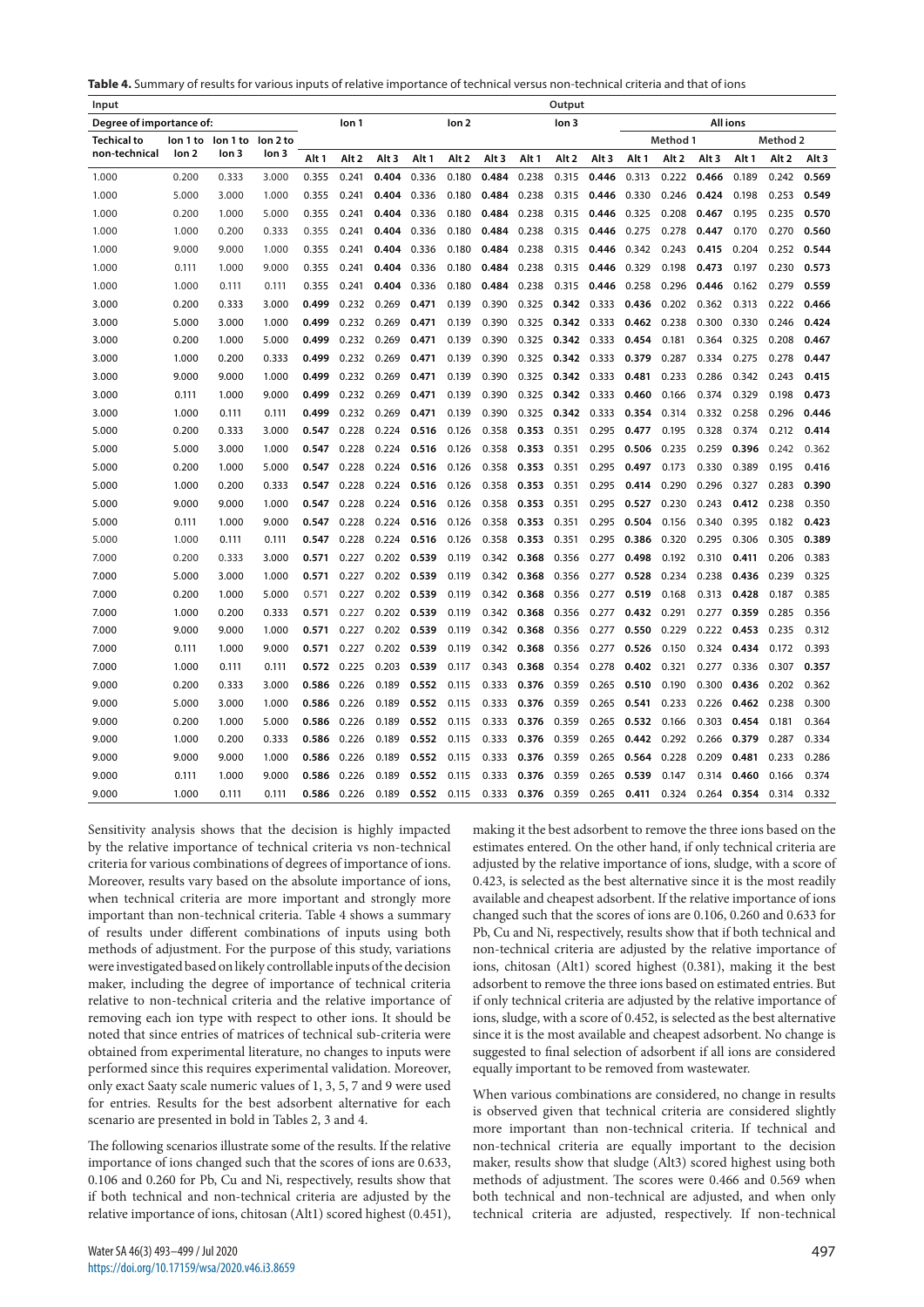

**Figure 3.** Summary of sensitivity analysis over various degrees of importance of main criteria and of ions, using Eq. 3 of adjustment

criteria are slightly more important to the decision maker than technical criteria, results show that sludge (Alt3) scored highest using both methods of adjustment, with scores of 0.569 and 0.631, respectively. If non-technical criteria are absolutely more important to the decision maker than technical criteria, results show that chitosan (Alt1) scored highest using both methods of adjustment, with scores of 0.510 and 0.436, respectively. If technical criteria are more important to the decision maker than non-technical criteria, results are similar to the original case where technical criteria are slightly more important than non-technical criteria. On the other hand, if technical criteria are strongly more important or are absolutely more important to the decision maker than non-technical criteria, results favour chitosan (Alt1) for the contamination with one type of ion. If technical criteria are more important than non-technical criteria and the scores for the importance of ions are 0.818, 0.091 and 0.091 for Pb, Cu and Ni, respectively, results show that chitosan (Alt1) is the best alternative for both adjustment methods. However, results favour chitosan (Alt1) using one adjustment method, and sludge (Alt3) using the other adjustment method, when the scores for ions are 0.091, 0.091 and 0.818 for Pb, Cu and Ni, respectively. Similar findings are obtained when the scores of ions are 0.091, 0.818 and 0.091 for Pb, Cu and Ni, respectively.

From the above discussion, one can note that results may vary significantly with a change in the methodology for adjusting the relative importance of technical and non-technical criteria. Moreover, changing the relative importance of ion types may change the final results when technical criteria are more important (Saaty of 5) or strongly more important (Saaty of 7) than non-technical criteria. Therefore, a detailed study of the effect of changing the degree of importance of each ion type is performed over the full range of the Saaty scale when technical criteria are more important (5) and strongly more important (7) than non-technical criteria. Figure 3 shows the change in the final selection among the adsorbents using Eq. 3 for adjustment. The figure reports the final scores of each adsorbent alternative for each type of ion being 3, 5, 7 and 9 times more important to be removed than the other two ion types.

## **CONCLUSION**

This research presented a generic AHP-MCDM model for the highly technical problem of selecting a better adsorbent for the removal of several toxic metal ion types based on published

experimental literature. The proposed model accounts for multiple ion types, technical and non-technical criteria and sub-criteria, and multiple adsorbent alternatives. Experimental findings reported in the literature were utilized to construct the pairwise comparison matrices of technical sub-criteria. A case study was constructed based on literature results for the removal of lead, copper and nickel ions using chitosan, fly ash and sludge adsorbents. Results show that decision makers need to control the pH level of wastewater and the dosage of adsorbent for better removal efficiency. Moreover, results from sensitivity analysis show that chitosan was the best adsorbent alternative based on its high technical qualities, and that the availability and low cost of sludge make it a strong alternative to choose if more weight is assigned to non-technical criteria. Furthermore, sensitivity analysis illustrates the direct impact of changing the relative importance of ions and the importance of technical criteria compared to non-technical criteria.

## **REFERENCES**

- ABDEL SALAM O, REIAD N and ELSHAFEI M (2011) A study of the removal characteristics of heavy metals from wastewater by lowcost adsorbents. *J. Adv. Res.* **2** 297–303. [https://doi.org/10.1016/j.jare.](https://doi.org/10.1016/j.jare.2011.01.008) [2011.01.008](https://doi.org/10.1016/j.jare.2011.01.008)
- ABDEL-GHANI N and EL-CHAGHABY G (2014) Biosorption for metal ions removal from aqueous solutions: a review of recent studies. *Int. J. Latest Res. Sci. Technol.* **3** 24–42. [https://pdfs.semanticscholar.org/](https://pdfs.semanticscholar.org/f5da/42e13c36f844ffa127333fccd6dffdaa5f71.pdf) [f5da/42e13c36f844ffa127333fccd6dffdaa5f71.pdf](https://pdfs.semanticscholar.org/f5da/42e13c36f844ffa127333fccd6dffdaa5f71.pdf)
- AL-ZBOON K, AL-HARAHSHEH M and BANI HANI F (2011) Fly ash-based geopolymer for Pb removal from aqueous solution. *J. Hazardous Mater.* **188** 414–442. [https://doi.org/10.1016/j.jhazmat.](https://doi.org/10.1016/j.jhazmat.2011.01.133) [2011.01.133](https://doi.org/10.1016/j.jhazmat.2011.01.133)
- ARIFFIN N, ABDULLAH M, ZAINOL M, MURSHED M, ZAIN H, FARIS M and BAYUAJI R (2017) Review on adsorption of heavy metal in wastewater by using geopolymer. In: *Proceedings of the MATEC web of conferences*, February 2017, Vietnam.
- BISHT R, AGARWAL M and SINGH K (2016) Heavy metal removal from wastewater using various adsorbents: a review. *J. Water Reuse Desalination* **7** (4) 387–419.<https://doi.org/10.2166/wrd.2016.104>
- BURAKOV A, BURAKOVA I, GALUNIN E and KUCHEROVA A (2018) New carbon nanomaterials for water purification from heavy metals. In: Martínez L, Kharissova O and Kharisov B (eds) *Handbook of Ecomaterials*. Springer International Publishing, New York.
- CHANG C, WU C, LIN C and CHEN A (2007) An application of AHP and sensitivity analysis for selecting the best slicing machine. *Comput. Ind. Eng.* **52** 296–307. [https://doi.org/10.1016/](https://doi.org/10.1016/j.cie.2006.11.006) [j.cie.2006.11.006](https://doi.org/10.1016/j.cie.2006.11.006)